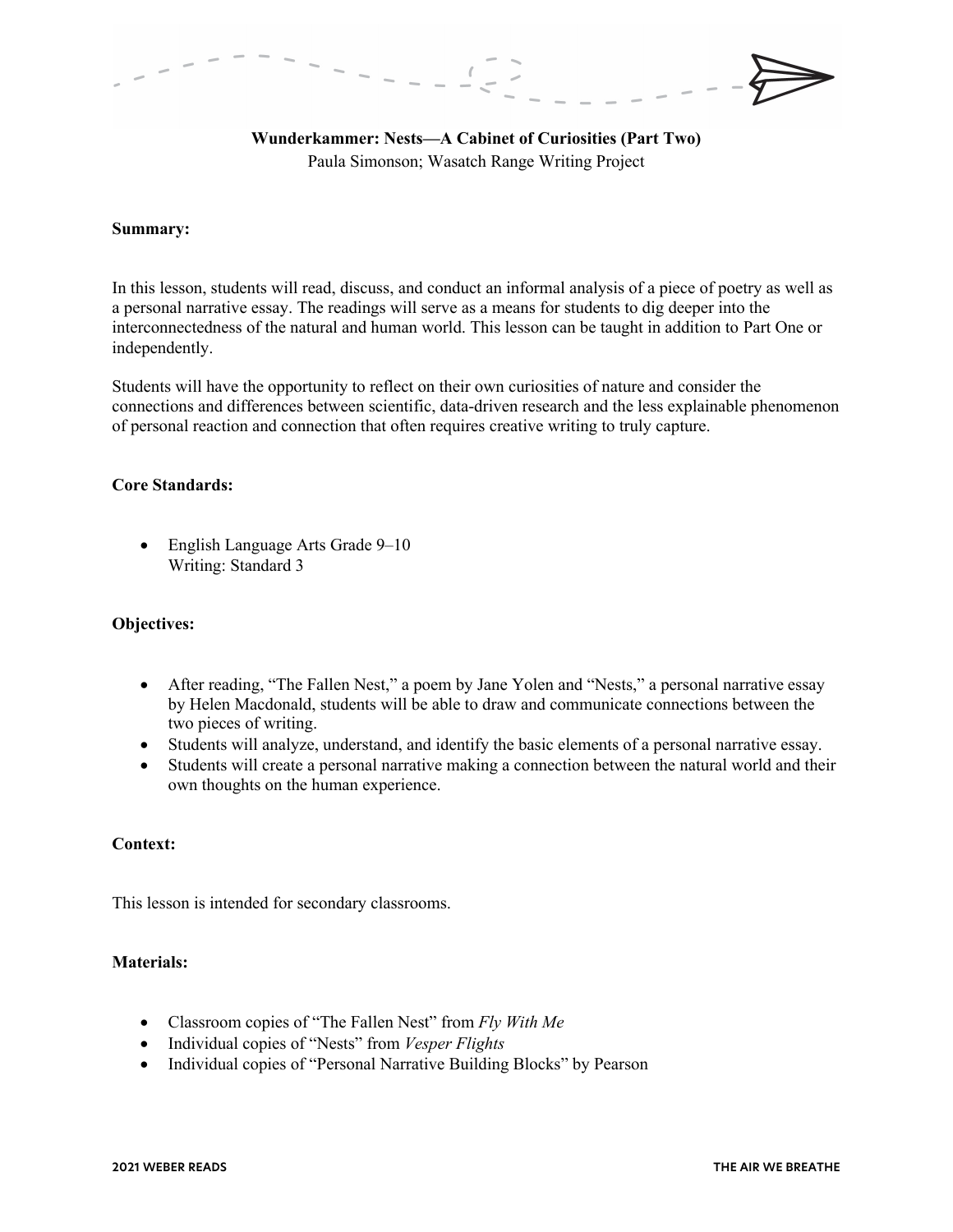## **Time Frame:**

Expect this lesson to take 5–7 days based upon the depth of instruction and class time given to complete the personal narrative.

## **Procedures:**

- 1. Begin with a whole group reading of "The Fallen Nest" by Jane Yolen. Give time for brief discussion and thoughts on the poem. Ask students to share a time when they may have encountered a nest and how they interacted with it. Focus on the questions that the poet asked herself after finding the nest and what she pictured happening to the inhabitants of the fallen nest.
- 2. Distribute individual copies of "Nests" by Helen Macdonald, along with a list of the "Personal Narrative Building Blocks" by Pearson. Go over the list before you begin reading.
- 3. You can choose to read the essay as a class or independently (see extension ideas for ways to make this essay more interactive for the students).
- 4. Have students use highlighters and a pencil to annotate while reading through the essay. Annotations should be based on their identification of Personal Narrative Building Blocks.
- 5. Allow time for discussion about how "Nests" satisfied the elements of personal narrative. Ask students to identify the key features of personal narrative versus a simple story. Focus on the need for a transformative lesson or observation that impacts the subject of the narrative.
- 6. Assign students to now create their own narrative, using "Nests" as a map. Narratives should be based upon a personal experience from a time spent in observing or interacting with nature.

#### **Extensions:**

- Create a Webquest that students will complete as they read through the essay. This could be done quickly by highlighting particular words, species, etc. and having students conduct brief research.
- Ask students to research one or more of the types of species noted in "Nests" and sketch the bird, an image of an egg, as well as an image of the nest and how it is described by Macdonald. This activity could also be incorporated into the Webquest and could lead to a deeper research project.
- This lesson would serve as a great lead into a short poetry unit/lesson.

## **Rationale:**

This lesson will help students to connect to the power of literature to communicate important ideas, experiences, and lessons that we have and will continue to experience throughout our lives. In addition, students will develop important skills for shaping and sharing seemingly insignificant events into life changing lessons.